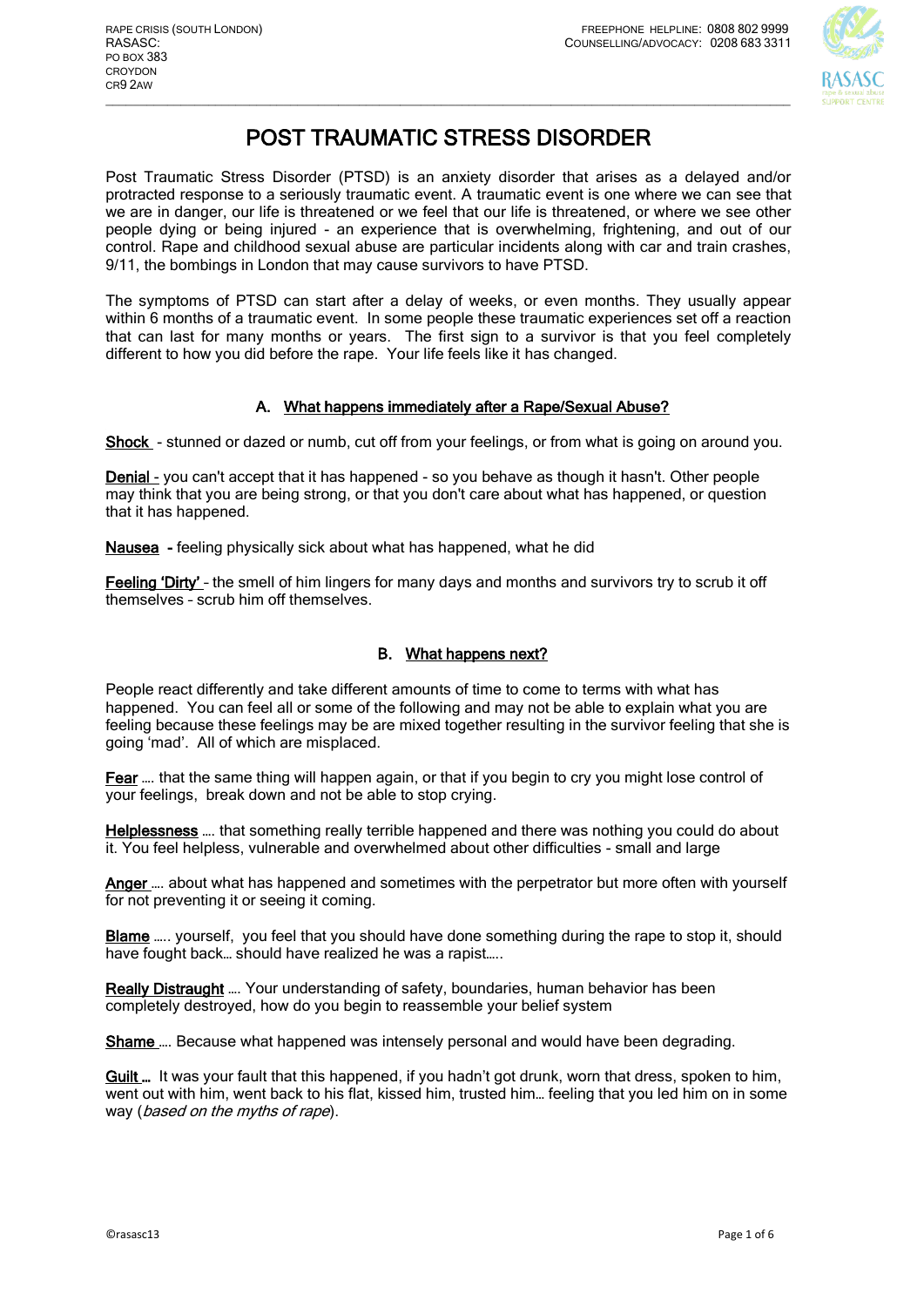

#### \_\_\_\_\_\_\_\_\_\_\_\_\_\_\_\_\_\_\_\_\_\_\_\_\_\_\_\_\_\_\_\_\_\_\_\_\_\_\_\_\_\_\_\_\_\_\_\_\_\_\_\_\_\_\_\_\_\_\_\_\_\_\_\_\_\_\_\_\_\_\_\_\_\_\_\_\_\_\_\_\_\_\_\_\_\_\_\_\_\_\_\_\_\_\_\_\_\_\_\_ C. Longer Term Effects of PTSD and Definition

There are three main types of symptoms produced by a traumatic experience which must last longer than a month to be diagnosed as PTSD:

### 1. Re-experiencing the trauma

Survivors re-live the event, again and again. This can happen both as a "flashback" in the day, and as nightmares when you are trying to sleep. These can be so realistic that it feels as though you are living through the experience all over again. These range from mildly disturbing memories to full blown flashbacks. In your mind you can see everything that happened - reoccurring - you can also feel the emotions and physical sensations of what happened - fear, sweating, smells, sounds, pain. Unwanted, intrusive and distressing recollections of the traumatic event which you cannot stop. Ordinary things can trigger off flashbacks, a smell, a sound, a sight, or seemingly nothing at all. For many of our clients talking about the event can trigger a flashback. You may become obsessive about cleanliness or some other ritual (Obsessive Compulsive Disorder), you may become phobic about going outside, through fear, or walking along certain streets.

### 2. Avoidance & Numbing

It can be just too upsetting to re-live the experience over and over again. So you distract yourself and keep your mind busy by losing yourself in a compulsive hobby, working very hard, or spending time absorbed in physical activities, going out excessively, drinking and being entertained by anything that takes your mind off it, or talking too much about trivial things. You avoid places and people that remind you of the trauma, you can be irritable and unresponsive and you do not usually talk about what happened to you. Given the unpleasant nature of reexperiencing a traumatic event, there is a certain logic to numbing and avoidance. Unfortunately, the numbing (sometimes called emotional anesthesia) often spreads to involve many important and previously enjoyable activities in addition to those associated with the trauma. Sufferers often describe having a more restricted range of emotions with fewer highs and lows and feelings of detachment from others, including those with whom you had been close before the trauma. Avoidance may be seen as the ultimate form of numbing. You may have a loss of memory about part of what happened during the rape, or completely deny to yourself that it happened, that it was rape. Finally you may go into a deep depression.

### 3. Increased Arousal

Being "on guard" and alert all the time as if looking out for danger. Survivors often have an exaggerated startled reaction to stimuli that most individuals would hardly notice i.e. someone coming up behind them and screaming. Unable to relax. This is called "hyper vigilance". Other people notice that you are jumpy and irritable. Those who have experienced trauma often describe a loss of innocence and trust in their safety and surroundings. Because of increased arousal, individuals with PTSD often have difficulty concentrating and falling or staying asleep and may display irritability because you are always on edge but may not be able to sleep. You feel exhausted.

### In the following weeks and months:

Strong emotions will affect physical health so in the weeks after a trauma you will experience:

| tiredness<br>dreams and nightmares<br>poor concentration<br>memory problems<br>difficulty thinking clearly<br>$\blacksquare$<br>headaches<br>changes in appetite | Social isolation and<br>difficulties relating to other<br>people<br>Low self esteem and feeling<br>useless, not worth helping<br>Changes in sex-drive or<br>libido | heart beating faster<br>٠<br>alcohol dependency<br>٠<br>drug abuse<br>eating disorder<br>٠<br>self harm/injury<br>$\blacksquare$<br>suicidal ideation<br>aches & pains |
|------------------------------------------------------------------------------------------------------------------------------------------------------------------|--------------------------------------------------------------------------------------------------------------------------------------------------------------------|------------------------------------------------------------------------------------------------------------------------------------------------------------------------|
| anger                                                                                                                                                            | helplessness                                                                                                                                                       | illnesses                                                                                                                                                              |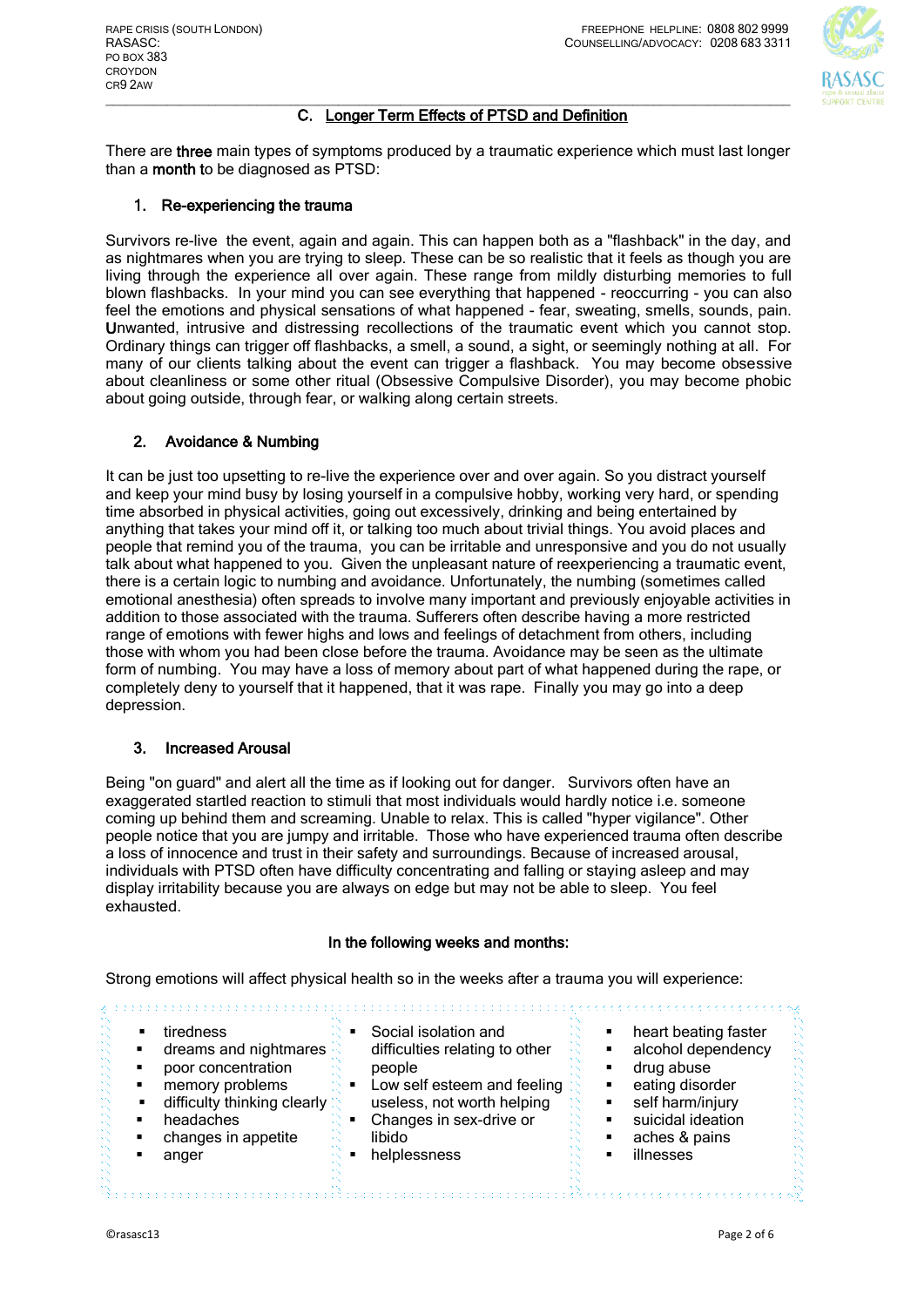

# WHAT SHOULD A SURVIVOR DO?

\_\_\_\_\_\_\_\_\_\_\_\_\_\_\_\_\_\_\_\_\_\_\_\_\_\_\_\_\_\_\_\_\_\_\_\_\_\_\_\_\_\_\_\_\_\_\_\_\_\_\_\_\_\_\_\_\_\_\_\_\_\_\_\_\_\_\_\_\_\_\_\_\_\_\_\_\_\_\_\_\_\_\_\_\_\_\_\_\_\_\_\_\_\_\_\_\_\_\_\_

#### Give yourself time

It takes time - weeks or months - to accept what has happened and to learn to live with it. You may need to grieve for what (or what part of yourself) has been lost.

#### Ask for support

It can be a relief to talk about what happened. You can ask friends and family to do this - at first you will probably not know what to say or do and you should anticipate the various reactions you may get – 'Why did you go to his flat' to 'We have to tell the police immediately' to 'I am going to kill the …….d' to crying and blaming themselves for this happening.

#### Take some time for yourself

At times you may want to be alone or just with those closest to you. Try to do things that you used to enjoy before the trauma or find new pleasures

### Talk it over

It is important to find someone you trust to support you so that you can talk about it. You should not worry if you cry – this is a perfectly normal reaction, usually helpful and it will stop. Taking things slowly - at a pace that you feel comfortable with. Using a specialist counsellor or therapist who will understand the trauma you have experienced is the healthiest option.

#### Get into a routine

Even if you don't feel much like eating, you should try to have regular meals and to eat a balanced diet. Taking some exercise can help - but you should start gently.

#### Do some "normal" things with other people

Sometimes you will want to be with other people who you feel 'safe' with, but this should be a time not to talk about what has happened but to try and relax in a social atmosphere. This can be part of the healing process.

#### Take care

After a trauma people are more likely to have accidents. So be careful around the home and driving a car.

#### Believe in yourself

Begin to believe that *it wasn't your fault, you are not to blame* and to accept that you may be angry as long as the anger is directed at the perpetrator and not yourself.

# WHAT SHOULD A SURVIVOR NOT DO?

#### Don't bottle up feelings

Strong feelings are natural. Not to feel embarrassed about them. Bottling them up can make you feel worse and can damage your health. Try to talk about what has happened and how you feel, and not to worry if you cry.

### Don't take on too much

Being active can take your mind off what has happened, but you need time to think and go over what happened so that you can come to terms with it. You need to take some time to get back to your old routine.

#### Don't drink or use drugs

Alcohol or drugs can blot out painful memories for a while, but they will stop you from coming to terms with what has happened. Alcohol is also a depressant which makes you feel worse. They can also cause other health problems.

#### Don't make any major life changes

Try to put off any big decisions. Your judgment may not be at its best and you may make choices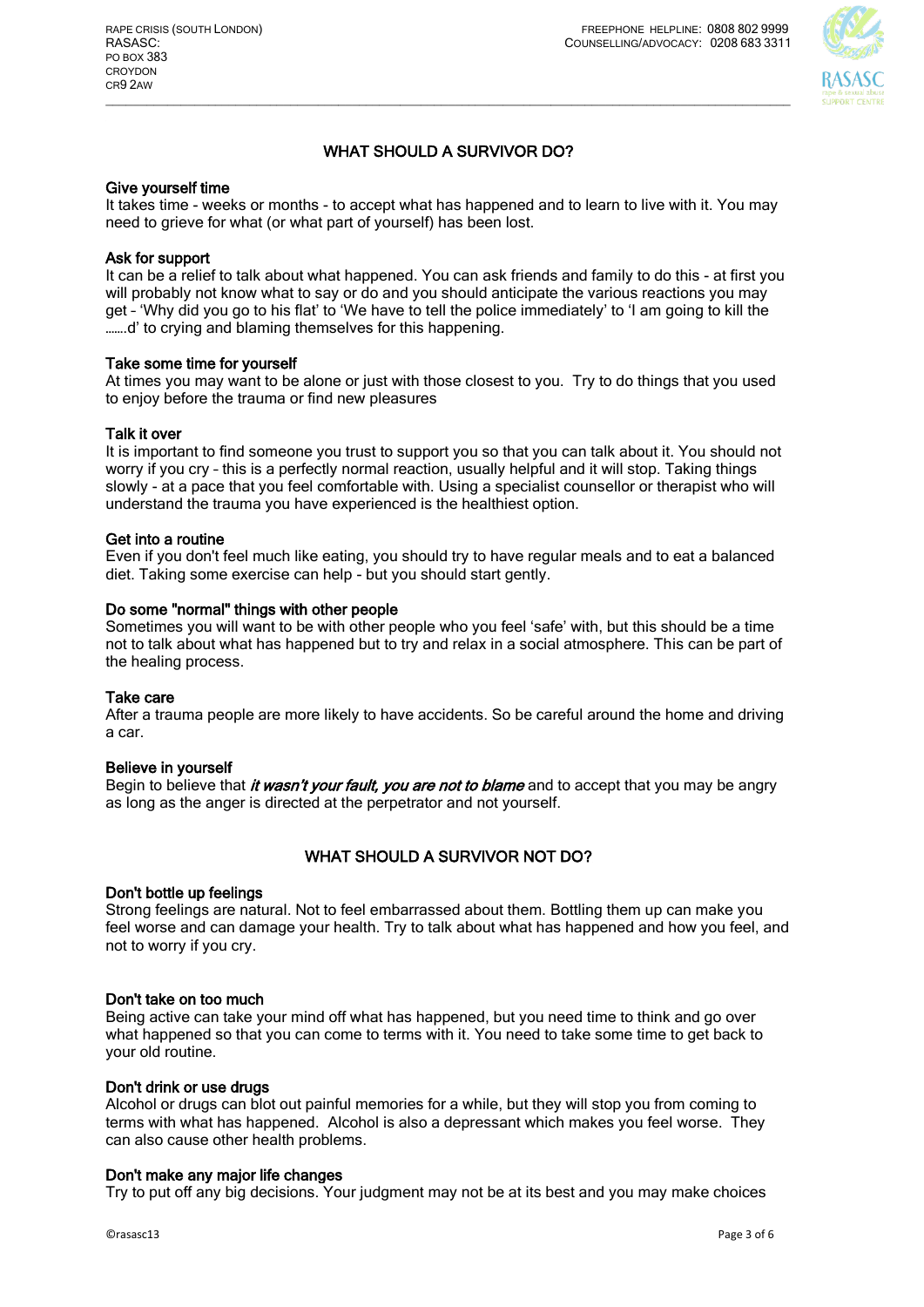

that you later regret. If you need to make a big decision you should take advice from people you trust.

\_\_\_\_\_\_\_\_\_\_\_\_\_\_\_\_\_\_\_\_\_\_\_\_\_\_\_\_\_\_\_\_\_\_\_\_\_\_\_\_\_\_\_\_\_\_\_\_\_\_\_\_\_\_\_\_\_\_\_\_\_\_\_\_\_\_\_\_\_\_\_\_\_\_\_\_\_\_\_\_\_\_\_\_\_\_\_\_\_\_\_\_\_\_\_\_\_\_\_\_

### To recover from PTSD fully it is necessary to access professional help.

Family and friends may be supportive at this time but they will be unable to give the right support to help you fully recover. Therefore, when you are still feeling the following after a month, it is time to look for a professional:

,,,,,,,,,,,,,,,,,, **Feelings are not returning to normal after** 

six weeks

- **Having nightmares and cannot sleep**
- **EXECUTE:** getting on badly with those closest to you
- **staying away from other people more** and more
- **ficture** friends & family suggest you seek help
- having more accidents than usual
- overwhelming feelings of sadness
- poor concentration
- a sense of being vulnerable, leading to a fear of losing control
- anxiety on a daily basis
- changes in behaviour (e.g. short temper)
- changes in feelings about self (e.g. feeling useless)
- numbed responses
- reduced interest in the external world (feelings of detachment & estrangement)
- Reckless behaviour

# Can doctors prescribe any medication to help?

,,,,,,,,,,,,,,,,,,,,,,,,,,,,,,,

Medication can sometimes be helpful following a trauma, However, pills can only paper over the cracks and deal with the symptoms of the trauma, the way to recover is through talking remedies with a specialist.

# a. Tranquillisers

There are drugs that can help to reduce anxiety. They can also help survivors get off to sleep. They are called "tranquillisers". Common ones include *Diazepam (Valium)*, *lorazepam (Ativan***)** and *Temazepam.* In the short term tranquillisers can help survivors to feel less anxious and to sleep. However, if they are used for too long they may lose their effectiveness and stop working and more and more have to be taken to get the same effect which could result in an addiction to them.

# b. Antidepressants

Survivors can become ill with depression following a trauma. Depression is different from normal sadness - it is worse, it also affects physical health and it goes on for longer. Depression can be treated with either [antidepressant](http://www.rcpsych.ac.uk/mentalhealthinformation/mentalhealthproblems/depression/antidepressants.aspx) medication, or with talking treatments such as counselling or psychotherapy.

# Why are traumatic events so shocking?

They undermine our sense that life is fair, reasonably safe, that we are secure and that we understand our surroundings and the people in it. A traumatic experience makes it very clear that we can die at any time. The symptoms of PTSD are part of a normal reaction to feeling that we narrowly avoided death.

# Does everyone get PTSD after a traumatic experience?

No. But nearly everyone will have the symptoms of post traumatic stress for the first month or so. Thereafter, recovery is dependent on the resources of the survivor themselves. Do you have a good support network, people you can talk openly with, have you had any other traumas in your life that have been triggered by this present event. Are you used to coping on your own? About 1 in 3 people will find that their symptoms just carry on and that you can't come to terms with what has happened. It is as though the recovery process has got stuck. The trauma has been too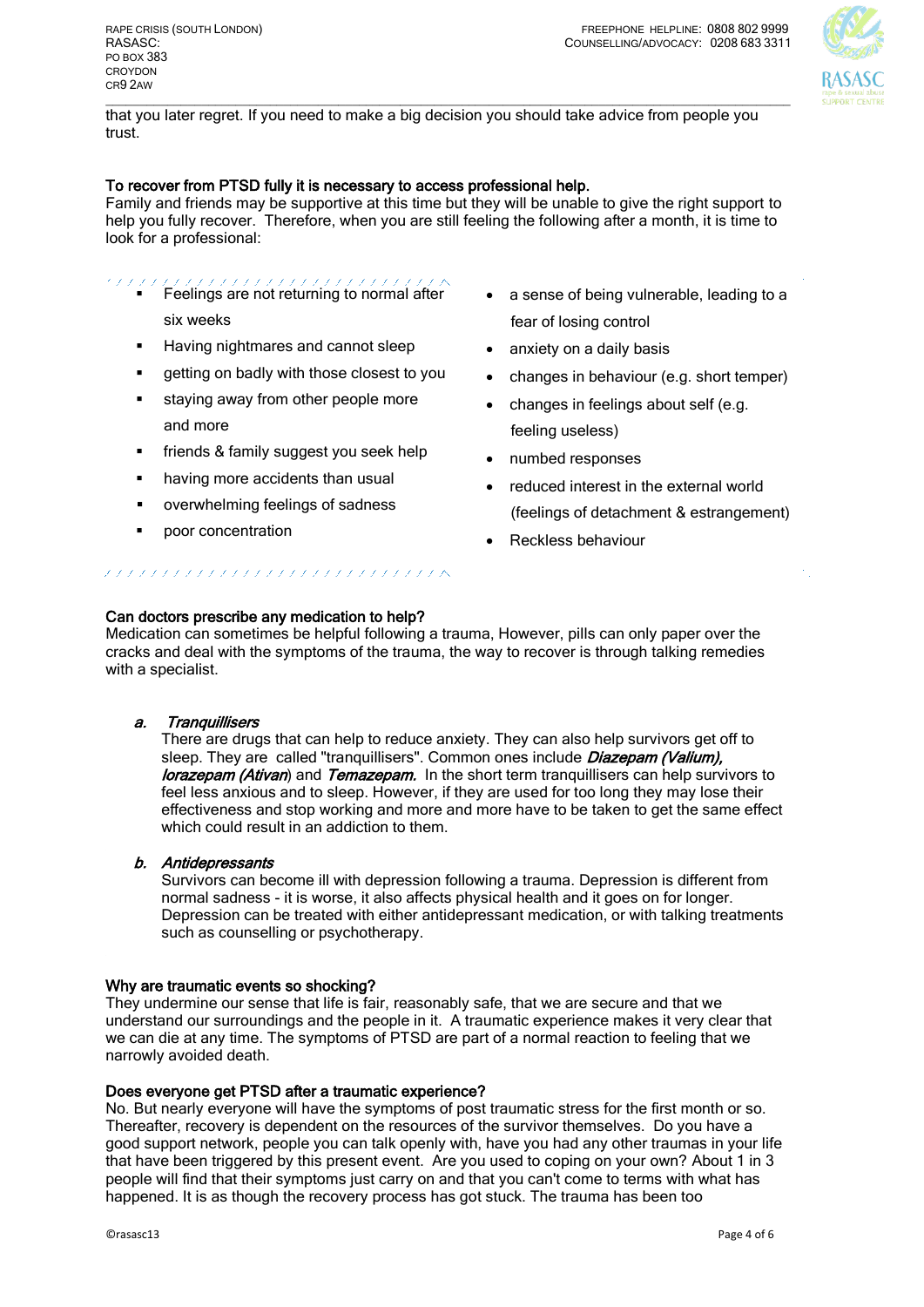

\_\_\_\_\_\_\_\_\_\_\_\_\_\_\_\_\_\_\_\_\_\_\_\_\_\_\_\_\_\_\_\_\_\_\_\_\_\_\_\_\_\_\_\_\_\_\_\_\_\_\_\_\_\_\_\_\_\_\_\_\_\_\_\_\_\_\_\_\_\_\_\_\_\_\_\_\_\_\_\_\_\_\_\_\_\_\_\_\_\_\_\_\_\_\_\_\_\_\_\_ overwhelming. The symptoms of post traumatic stress, although normal in themselves, become a problem - or Post Traumatic Stress Disorder - when they go on for too long.

# What makes PTSD worse?

On top of the above, the more disturbing the experience, the more likelihood of developing PTSD:

- trauma went on for a long time (hostage situation, being imprisoned and raped )
- being trapped and physically unable to get away (gang rape)
- **that** trauma is sudden and unexpected (acquaintance or date rape, stranger rape)
- raped by a close family member over a long period

### Why does PTSD happen?

We don't know for certain. There are a several possible explanations for why PTSD occurs.

# **Psychological**

When we are frightened, we remember things very clearly. Although it can be distressing to remember these things, it can help us to understand what happened and, in the long run, help us to survive.

- The flashbacks, or replays, force us to think about what has happened. We can decide what to do if it happens again. After a while, we learn to think about it without becoming upset.
- It is tiring and distressing to remember a trauma. Avoidance and numbing keep the number of replays down to a manageable level.
- Being "on guard" means that we can react quickly if another crisis happens. We sometimes see this happening with survivors of an earthquake, when there may be second or third shocks. It can also give us the energy for the work that's needed after an accident or crisis.

But we don't want to spend the rest of our life going over it. We only want to think about it when we have to - if we find ourselves in a similar situation.

# **Physical**

- Adrenaline is a hormone our bodies produce when we are under stress. It "pumps up" the body to prepare it for action. When the stress disappears, the level of adrenaline should go back to normal. In PTSD, it may be that the vivid memories of the trauma keep the levels of adrenaline high. This will make a person tense, irritable, and unable to relax or sleep well.
- The hippocampus is a part of the brain that processes memories. High levels of stress hormones, like adrenaline, can stop it from working properly - like "blowing a fuse". This means that flashbacks and nightmares continue because the memories of the trauma can't be processed. If the stress goes away and the adrenaline levels get back to normal, the brain is able to repair the damage itself, like other natural healing processes in the body. The disturbing memories can then be processed and the flashbacks and nightmares will slowly disappear.

# How can PTSD be helped?

Therapy with a qualified and experienced counsellor or psychotherapist is the only way to recover. After or during therapy and when you are feeling better about yourself

インファンファンファンファンファンファンファンファンファンス へんぺんぺんぺんぺんぺんぺんぺんぺんぺんぺんぺんぺんぺんぺんぺ

### Do........

- keep life as normal as possible
- get back to a usual routine
- talk about what happened to someone you trust
- try relaxation exercises
- go back to work / college / school
- eat and exercise regularly (encourages serotonin)
- 

### Don't........

- beat yourself up about it PTSD symptoms are not a sign of weakness. They are a normal reaction, of normal people, to terrifying experiences
- bottle up feelings .
- avoid talking about it.
- expect the memories to go away immediately, they may be with you for quite some time.